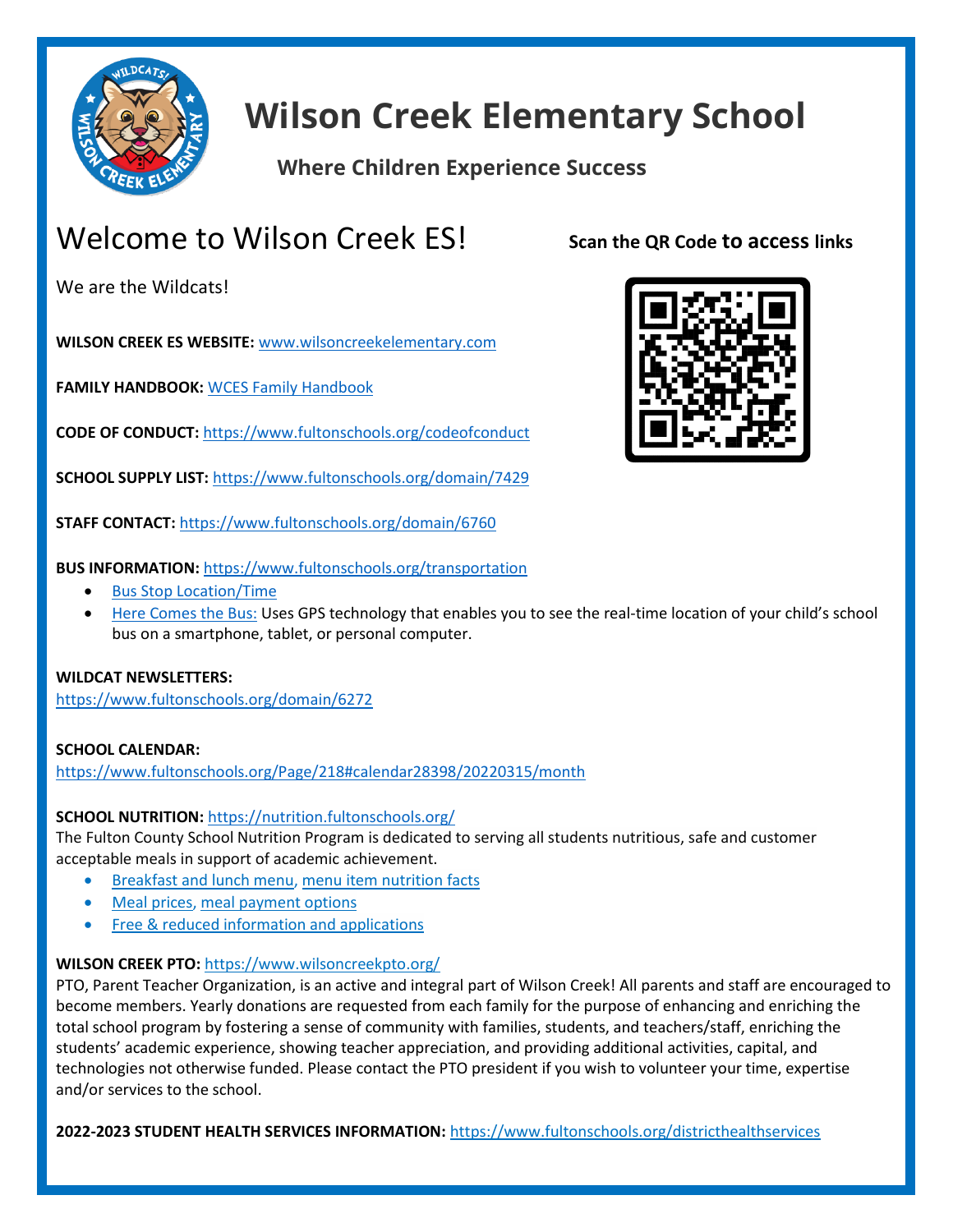## **To Do:** Please scan the QR code to access all the links

- **REGISTER ONLINE:** [Wilson Creek ES Student Registration Procedure](file:///C:/Users/kimj2/OneDrive%20-%20Fulton%20County%20Schools/Desktop/WCES/New%20Family%20Packet/WCES%20Registration%20Info.pdf)
- **REGISTER AND SET UP INFINITE CAMPUS:**  The Infinite Campus portal provides access to information for all enrolled students in their household. Information includes grades, attendance, assignments, and school announcements. Registering and setting up information can also be found on Wilson Creek ES website. <https://www.fultonschools.org/infinitecampus> Ķ

• **SIGN CODE OF CONDUCT:**  Code of Conduct applies to all students, however, all students 10 years of age and older, as well as their parents and guardians, must sign the confirmation to acknowledge that they have read the Code of Conduct through Infinite Campus Parent Portal.

**Campus Portal** 

FCS How to [sign Parent](https://fultonk12-my.sharepoint.com/:w:/g/personal/haga_fultonschools_org/EVNrC92EnThGrxpa0eLhmxYBPlIoLZyON2CsR8NxFdaghw?e=hQ9KPb) and Student Code of Conduct

- **SIGN CARPOOL CONTRACT (Mandatory):** Carpool [Contract 2021-2022](file:///C:/Users/kimj2/OneDrive%20-%20Fulton%20County%20Schools/Desktop/WCES/New%20Family%20Packet/carpool_contract%202021-2022.pdf)
- **REA[D FAMILY HANDBOOK](https://www.fultonschools.org/domain/8473)**
- **SIGN UP FOR MYPAYMENTPLUS**: [www.mypaymentsplus.com](http://www.mypaymentsplus.com/)
	- Pay for meals using VISA, MasterCard/Discover credit or debit card (*4.29% transaction fee applied)*
	- Available 24/7

**General Accounts:** Allows students to purchase any items, including snacks and bottled water. **Meals Accounts:** Allows students to purchase breakfast and lunch only, no snacks.

- **JOIN WILSON CREEK PTO:** Our amazing PTO, Parent Teacher Organization supports students, staff, and families in so many ways!
	- $\circ$  Support the education of children at Wilson Creek Elementary School by fostering relationships among the school, parents, and teachers.
	- $\circ$  Encourage parent and public volunteerism within the Wilson Creek community
	- $\circ$  Strengthen and enhance the curriculum and social environment of Wilson Creek Elementary School.
	- $\circ$  If you haven't already done so, please consider joining. Their support makes our school community stronger
	- o You can sign up on the PTO website: [Membership \(wilsoncreekpto.org\)](https://nam11.safelinks.protection.outlook.com/?url=https%3A%2F%2Fwww.wilsoncreekpto.org%2Fmembership%2F&data=04%7C01%7Ckimj2%40fultonschools.org%7C2a118abf4d434eea4a7308d9e1acefbb%7C0cdcb19881694b70ba9fda7e3ba700c2%7C1%7C0%7C637788955143814978%7CUnknown%7CTWFpbGZsb3d8eyJWIjoiMC4wLjAwMDAiLCJQIjoiV2luMzIiLCJBTiI6Ik1haWwiLCJXVCI6Mn0%3D%7C3000&sdata=dNGiPSAQdmzxn9PEUBoXV1XkcfiJs%2Fu48owxBIERDQQ%3D&reserved=0)
- **VOLUNTEER REGISTRATION:** The WCES PTO is an all-volunteer organization that relies on the selfless contribution of volunteers to make all our wonderful events, programs, and fundraisers a success. All approved volunteers must re-apply for volunteer status every two calendar years. [Volunteer Registration Application](https://www.fultonschools.org/Page/899)
- **2022-2023 STUDENT HEALTH SERVICES:**
	- o Authorization to Give Medication: Form [SHS-1](https://www.fultonschools.org/cms/lib/GA50000114/Centricity/Domain/267/Auth%20Med%20Form%20SHS1.pdf)
	- o 2022-2023 Authorization to Carry Medication: [Form SHS-2](https://www.fultonschools.org/cms/lib/GA50000114/Centricity/Domain/267/Auth%20To%20Carry%20Med%20Form%20SHS2%20May%202019.pdf)
	- o For individual health care concerns, please contact our clinic (470-254-0860)
	- o Immunization/Ear, Eye, Dental form not received within 30 days of enrollment are subject to Student Withdrawal
- **SIGN PARENT ACKNOWLEDGEMENT FORM:** [Wilson Creek Elementary 2021-2022 Parent Acknowledgement Form \(office.com\)](https://forms.office.com/Pages/ResponsePage.aspx?id=mLHcDGmBcEu6n9p-O6cAwtNYOaqfs15IgG6LqZ_AhZ5UNENBNlVXMlE0UkdBSjUwQUY3UzdESzlTVC4u&wdLOR=c8043BA58-ADA4-4ACD-A3E3-0B0ABE93593B)

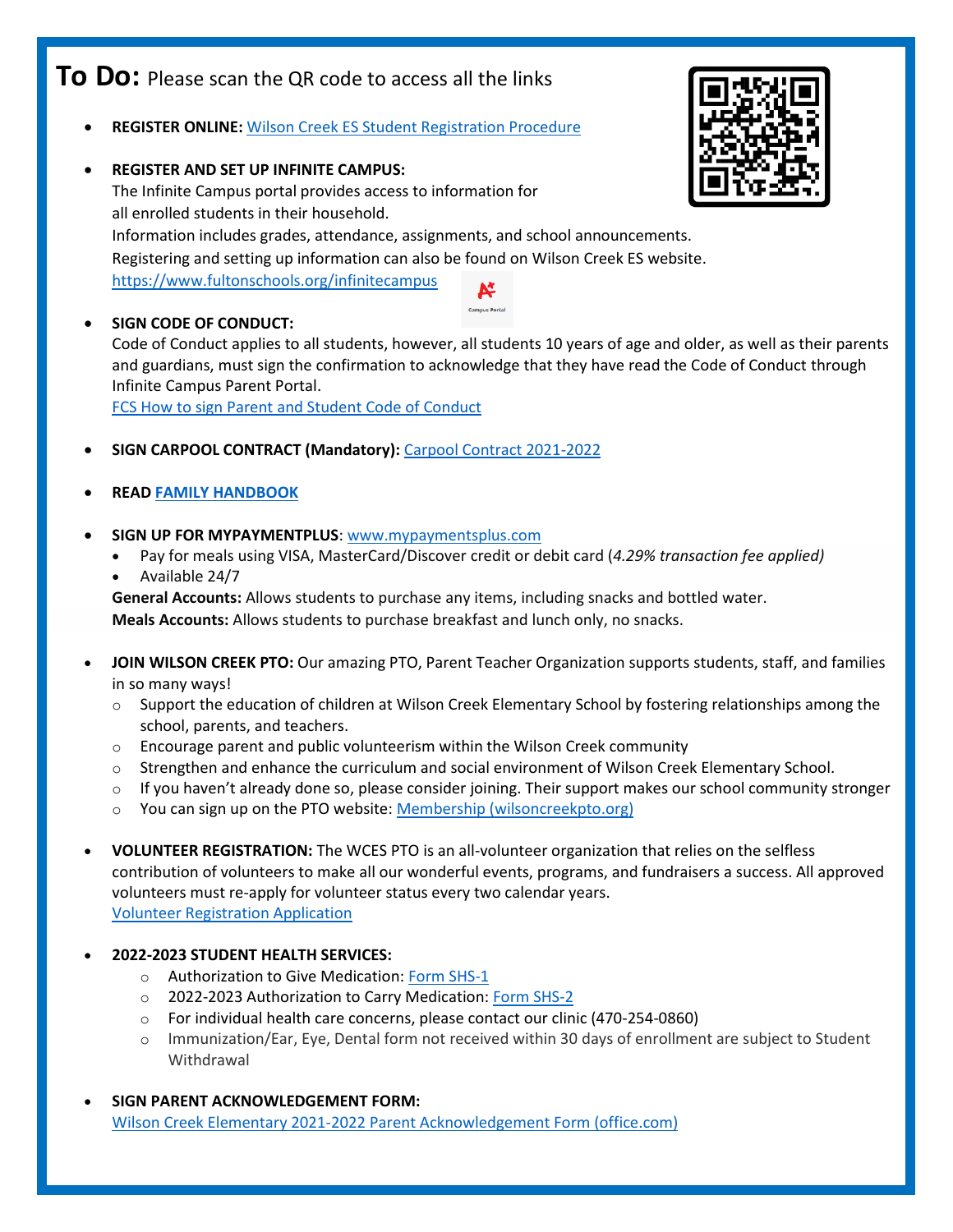## **IMPORTANT INFORMATION FROM FAMILY HANDBOOK**

**ARRIVAL AND DISMISSAL:** School Hours School hours are 7:40 a.m. to 2:20 p.m. Please do not drop-off children to school prior to 7:10 a.m. as no supervision is available.

**BUS RIDERS**: Riding a school bus is a privilege contingent upon proper and courteous conduct. The Fulton County Board of Education recognizes that safe school bus operation is only possible with the full cooperation of our parents, students, and school staff.





**CAR RIDERS:** Parents are highly encouraged to use the bus to transport students to and from school. If you must provide your own transportation, please scan the QR code to read our carpool procedures.

**DAY CARE RIDERS:** Students being transported by day care will be dismissed from the back of the gym. It is the responsibility of parents to notify the day care when their child will not be attending and/or riding day care transportation on any given day. Parents also need to notify the school when their child will not be attending and/or riding day care transportation by completing a Change of Dismissal Form.

**TRANSPORTATION CHANGE PROCEDURE:** If it is necessary for a student to leave school early or change their dismissal from their normal transportation routine, please send a completed Change of Dismissal Form in advance to the student's teacher. Any student leaving before the regular dismissal time must be checked-out in the front office no later than 1:45 p.m. by a parent, legal guardian or individual designated as an emergency contact in our system. Proof of identification is required.

**CHANGE OF DISMISSAL**: [The Change of Dismissal Form](https://www.fultonschools.org/cms/lib/GA50000114/Centricity/ModuleInstance/34845/Change%20of%20Dismissal%20Final.pdf) must be completed anytime a student is going home any way other than their normal, permanent transportation method. Please print out OR email this form to your child's homeroom teacher AND the front office- yinj@fultonschools.org**. Phone calls are not accepted. No requests will be accepted after 12:00 p.m. and the latest early check out time is 1:45 pm.**

**LATE ARRIVAL:** Students are tardy when they arrive in the building after 7:40 a.m. Students arriving after 7:40 a.m. must be accompanied by their parent/legal guardian to sign in their student at the front office area. The student will receive a tardy slip and proceed to the classroom. Please note, when a Fulton County school bus is late the students riding that bus, will not be counted tardy.

**ABSENCES:** A Student Absence Note should be sent to the homeroom teacher within five (5) days of returning to school from an absence in order for the absence(s) to be recorded as excused. This form can be found under Attendance on our school website under the Students & Families Tab,

**CHANGE OF ADDRESS AND TELEPHONE NUMBER:** Please notify the teacher and data clerk of any change of address, telephone numbers and email addresses as soon as possible. Information can be checked and verified in Parent Portal. Accurate records are necessary to be able to notify parents in case of an emergency.

**INSURANCE:** Group insurance is available for students. Student accident insurance may be purchased through a private company approved each year by the Board of Education. Information on this insurance, its cost and other details of the plan are given to parents in the beginning of the year packet.

**MEDICAL NEEDS:** Wilson Creek Elementary has a staffed clinic. Parents may be contacted when students are injured or become ill during the school day. A parent or emergency contact must pick the student up from the clinic within ONE hour of being notified by the clinic (first attempt).

**CAFETERIA INFORMATION:** A choice of milk is served with each meal. Juice and water may be purchased at an extra cost instead of milk. Students should not bring carbonated drinks to school.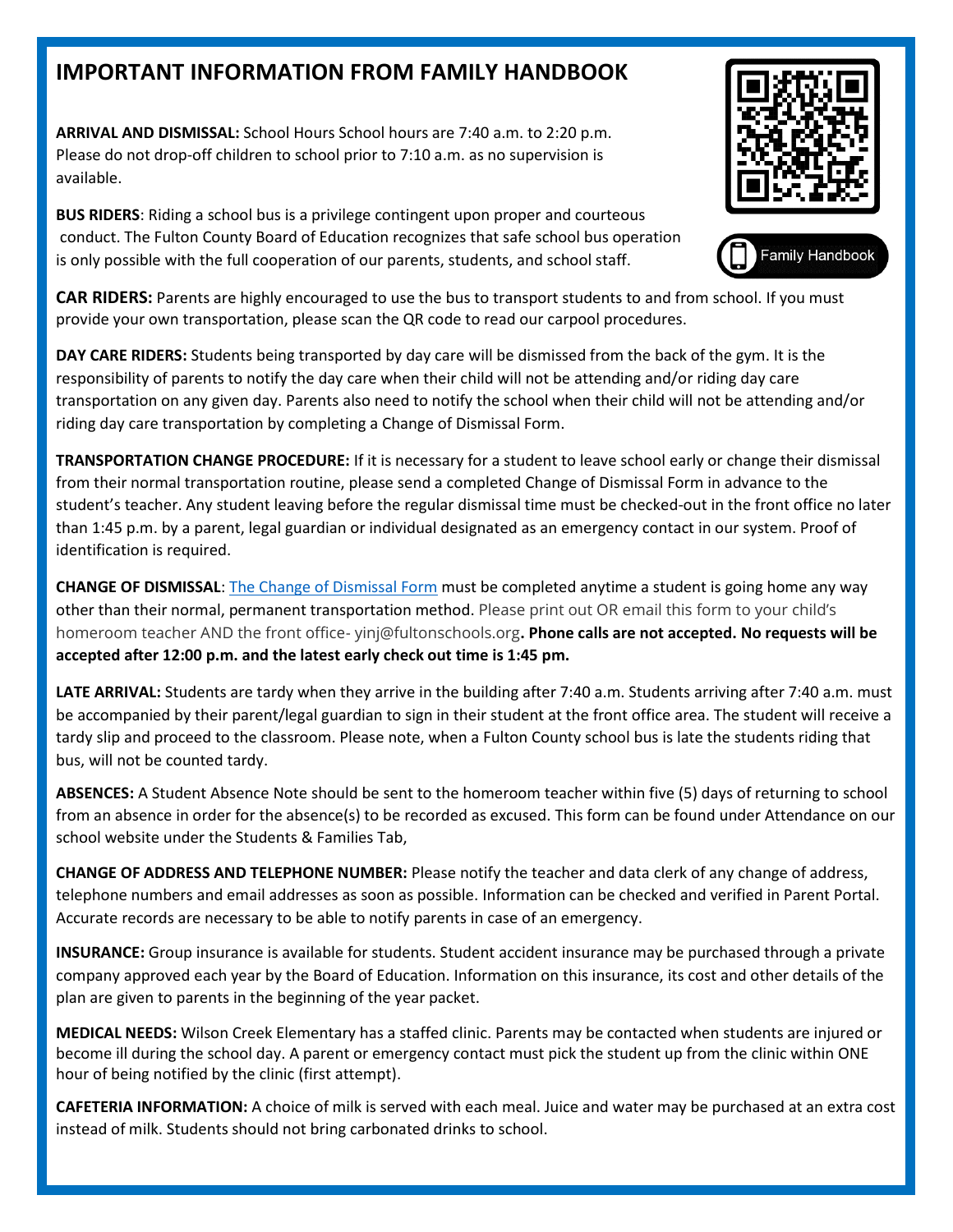## **STUDENT SUPPORT SERVICES AND PERSONNEL**

#### **Curriculum Support Teacher (CST)** – Marla Grosswald [\(grosswaldm@fultonschools.org\)](mailto:grosswaldm@fultonschools.org)

The CST is responsible for helping to implement the standards. The CST works with teachers in organizing classrooms and suggesting learning strategies, assesses students as needed.

#### **Instructional Support Teacher (IST)** – Allison Polaski [\(polaski@fultonschools.org\)](mailto:polaski@fultonschools.org)

The IST coordinates programs and services for special education students, and also coordinates educational testing for students who are referred from the Student Support Team.

#### **Student Support Administrator** – Mary Mills [\(millsm@fultonschools.org\)](mailto:millsm@fultonschools.org)

The Student Support Administrator is responsible for supporting Tier 2 and Tier 3 students as identified through the Multi-Tiered System of Supports (MTSS). Multi-Tiered [System of Supports](https://nam11.safelinks.protection.outlook.com/?url=https%3A%2F%2Fwww.gadoe.org%2Fwholechild%2FPages%2FTieredSystemofSupports.aspx&data=05%7C01%7Ckimj2%40fultonschools.org%7Cf02a1102ec484eacdd5508da32baed38%7C0cdcb19881694b70ba9fda7e3ba700c2%7C1%7C0%7C637878075662899094%7CUnknown%7CTWFpbGZsb3d8eyJWIjoiMC4wLjAwMDAiLCJQIjoiV2luMzIiLCJBTiI6Ik1haWwiLCJXVCI6Mn0%3D%7C3000%7C%7C%7C&sdata=dswMiVqI6Zl7iZ%2Fo9AM%2FCW%2BjnxtyYgE%2BssfHex%2F7%2BoE%3D&reserved=0)

#### **School Social Worker** – Stephanie Gentry [\(gentrys@fultonschools.org\)](mailto:gentrys@fultonschools.org)

A school social worker is available to assist with situations that may involve the home (i.e. attendance, personal needs, and family concerns).

#### **Guidance and Counseling** – Megan Walling [\(wallingm@fultonschools.org\)](mailto:wallingm@fultonschools.org)

A school counselor is available to provide support with a focus on academic, personal/social and career domains on a regular basis through individual, small group, and classroom guidance lessons.

#### **Section 504** – Megan Walling [\(wallingm@fultonschools.org\)](mailto:wallingm@fultonschools.org)

Section 504 of the Rehabilitation Act of 1973/Public law 93-112 is a comprehensive law that addresses the rights of students with disabilities in schools, eliminating barriers to educational programs. A 504 plan may be provided for students with a physical or mental impairment who meet the eligibility requirements.

#### **School Psychologist** – Jen Briskin [\(briskinj@fultonschools.org\)](mailto:briskinj@fultonschools.org)

Wilson Creek Elementary has a part-time school psychologist. If the SST Committee determines the student needs indepth educational testing, the school psychologist conducts some components of the testing and develops a report for the parents and SST Committee.

#### **Early Intervention Program (EIP)** – Christine Grindle [\(grindlec@fultonschools.org\)](mailto:grindlec@fultonschools.org)

The EIP is designed to serve students in kindergarten through fifth grade who are at risk of not reaching or maintaining grade level standards in reading and/or math, as defined in the state's "Early Intervention Program Guidelines." EIP is not always offered at every grade level/subject area.

#### **Exceptional Children Services** – Allison Polaski [\(polaski@fultonschools.org\)](mailto:polaski@fultonschools.org)

Exceptional Children Services are provided for exceptional students who meet State criteria. Services may be provided for behavior disorders, learning disabilities, speech, hearing and vision impairments.

#### **Talented and Gifted (TAG)** – Heather Erb [\(erbh@fultonschools.org\)](mailto:erbh@fultonschools.org)

The Talented and Gifted Program is available for students who qualify. All students are screened for eligibility to be tested twice a year.

**ESOL: E**nglish to **S**peakers of **O**ther **L**anguages – Milly Pelay [\(pelaym@fultonschools.org\)](mailto:pelaym@fultonschools.org)

**BCL** (Bilingual Community Liaison): Jackie Ki[m kimj2@fultonschools.org](mailto:kimj2@fultonschools.org) (Korean) Jean Reny [renyj@fultonschools.org](mailto:renyj@fultonschools.org) (Chinese)

**\*\*\*For new parents:** If you need additional school information, please email to set up an appointment with one of our BCLs.